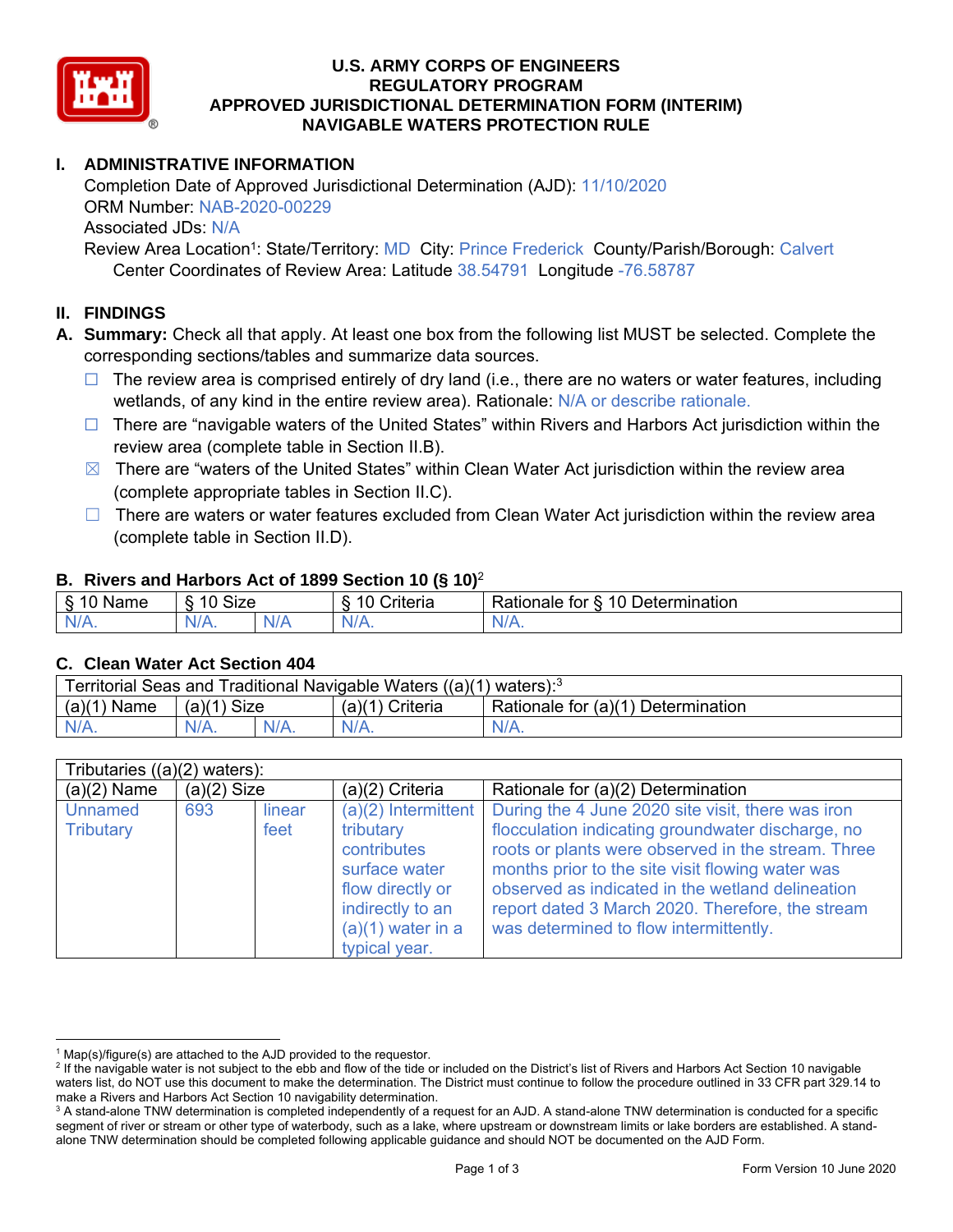

#### **U.S. ARMY CORPS OF ENGINEERS REGULATORY PROGRAM APPROVED JURISDICTIONAL DETERMINATION FORM (INTERIM) NAVIGABLE WATERS PROTECTION RULE**

| Lakes and ponds, and impoundments of jurisdictional waters $((a)(3)$ waters): |               |  |                 |                                    |  |
|-------------------------------------------------------------------------------|---------------|--|-----------------|------------------------------------|--|
| $(a)(3)$ Name                                                                 | $(a)(3)$ Size |  | (a)(3) Criteria | Rationale for (a)(3) Determination |  |
| $N/A$ .                                                                       |               |  | $N/A$ .         | $N/A$ .                            |  |

| Adjacent wetlands $((a)(4)$ waters): |               |                  |                                                            |                                                                                                                                                                                                                                                                      |  |  |
|--------------------------------------|---------------|------------------|------------------------------------------------------------|----------------------------------------------------------------------------------------------------------------------------------------------------------------------------------------------------------------------------------------------------------------------|--|--|
| $(a)(4)$ Name                        | $(a)(4)$ Size |                  | $(a)(4)$ Criteria                                          | Rationale for (a)(4) Determination                                                                                                                                                                                                                                   |  |  |
| Unnamed<br>Wetland                   | 0.36          | $\text{acre}(s)$ | $(a)(4)$ Wetland<br>abuts an $(a)(1)$ -<br>$(a)(3)$ water. | During the 4 June 2020 site visit, the soil indicator<br>S1 - sandy mucky mineral was observed,<br>hydrophytic vegetation was satisfied through the<br>dominance test, and four hydrologic indicators were<br>met - surface water, high water table, saturation, and |  |  |
|                                      |               |                  |                                                            | water stained leaves.                                                                                                                                                                                                                                                |  |  |

# **D. Excluded Waters or Features**

| Excluded waters $((b)(1))$<br>$(b)(12))$ : <sup>4</sup><br>` — |           |         |                        |                                              |  |  |
|----------------------------------------------------------------|-----------|---------|------------------------|----------------------------------------------|--|--|
| <b>Exclusion Name</b>                                          | Exclusion | Size    | Exclusion <sup>5</sup> | <b>Rationale for Exclusion Determination</b> |  |  |
| $N/A$ .                                                        | N/A.      | $N/A$ . | $N/A$ .                | $N/A$ .                                      |  |  |

# **III. SUPPORTING INFORMATION**

- **A. Select/enter all resources** that were used to aid in this determination and attach data/maps to this document and/or references/citations in the administrative record, as appropriate.
	- $\boxtimes$  Information submitted by, or on behalf of, the applicant/consultant: Bay Environmental, Inc. dated 3 March 2020.

This information is sufficient for purposes of this AJD. Rationale: N/A.

- $\Box$  Data sheets prepared by the Corps: N/A.
- $\boxtimes$  Photographs: Other: Ground photographs taken 3 March 2020 by Bay Environmental, Inc. and photographs taken by the Corps on 4 June 2020.
- $\boxtimes$  Corps site visit(s) conducted on: 4 June 2020
- □ Previous Jurisdictional Determinations (AJDs or PJDs): N/A.
- ☐ Antecedent Precipitation Tool: *provide detailed discussion in Section III.B*.
- ☒ USDA NRCS Soil Survey: Online Web Soil Survey
- $\boxtimes$  USFWS NWI maps: NWI online wetland mapper
- $\Box$  USGS topographic maps: N/A.

### **Other data sources used to aid in this determination:**

| Data Source (select) | Name and/or date and other relevant information     |
|----------------------|-----------------------------------------------------|
| <b>USGS Sources</b>  | 12 digit HUC: 020600060505; Hunting Creek watershed |
| <b>USDA Sources</b>  | $N/A$ .                                             |
| <b>NOAA Sources</b>  | $N/A$ .                                             |
| <b>USACE Sources</b> | $N/A$ .                                             |

 $\overline{a}$ 4 Some excluded waters, such as (b)(2) and (b)(4), may not be specifically identified on the AJD form unless a requestor specifically asks a Corps district to do so. Corps districts may, in case-by-case instances, choose to identify some or all of these waters within the review area.

 $^5$  Because of the broad nature of the (b)(1) exclusion and in an effort to collect data on specific types of waters that would be covered by the (b)(1) exclusion, four sub-categories of (b)(1) exclusions were administratively created for the purposes of the AJD Form. These four sub-categories are not new exclusions, but are simply administrative distinctions and remain (b)(1) exclusions as defined by the NWPR.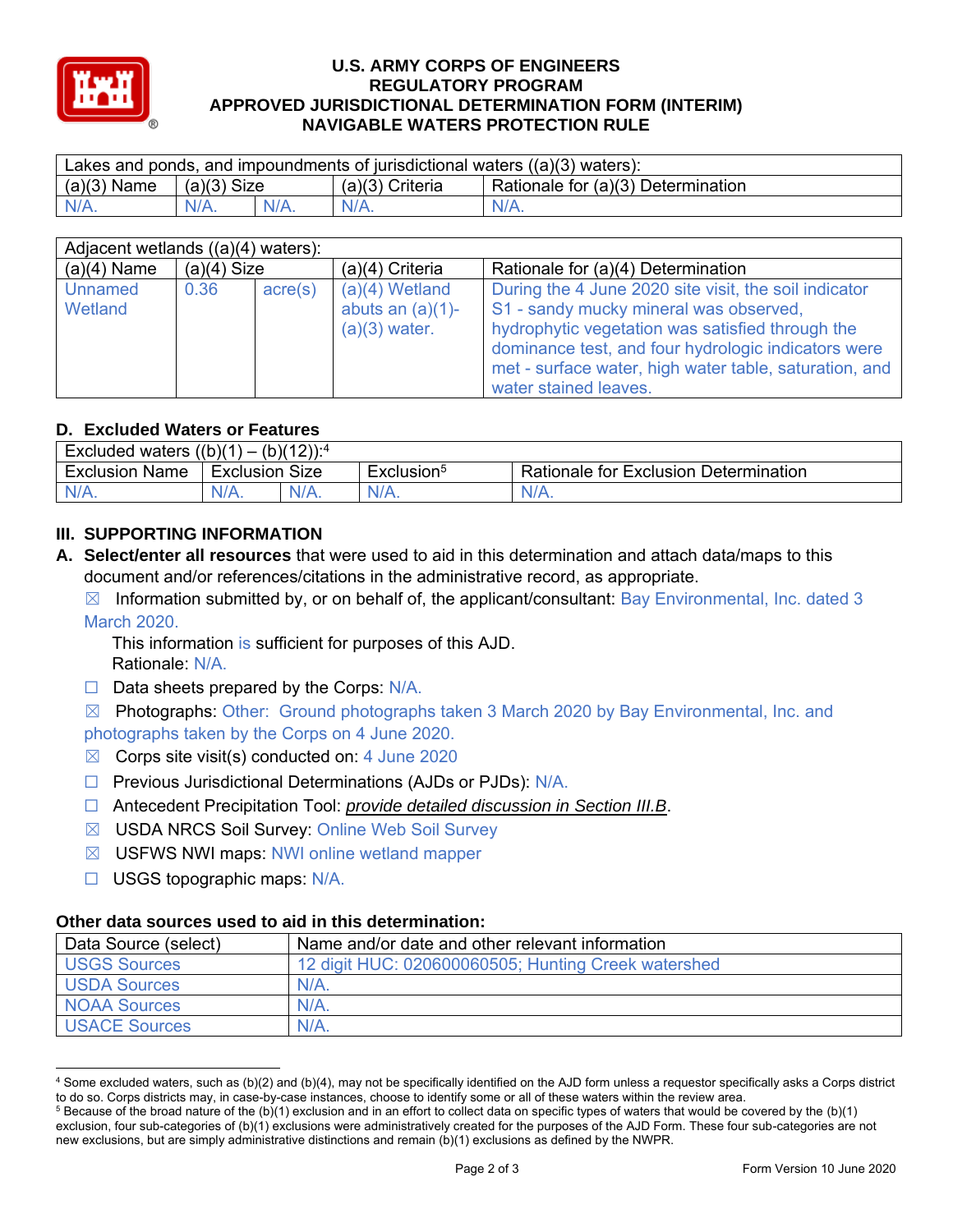

### **U.S. ARMY CORPS OF ENGINEERS REGULATORY PROGRAM APPROVED JURISDICTIONAL DETERMINATION FORM (INTERIM) NAVIGABLE WATERS PROTECTION RULE**

| Data Source (select)              | Name and/or date and other relevant information                 |
|-----------------------------------|-----------------------------------------------------------------|
| <b>State/Local/Tribal Sources</b> | Maryland's Environmental Resources and Land Information Network |
|                                   | (MERLIN) online data                                            |
| <b>Other Sources</b>              | $N/A$ .                                                         |

### **B. Typical year assessment(s):** N/A

**C. Additional comments to support AJD:** The Corps has determined there is a 693 linear-foot a(2) intermittent tributary that contributes flow to Mill Creek, an a(1) water in a typical year and a 0.36 acre a(4) wetland that abuts an a(2) water located within the approximately 3-acre "Area of Review." During the 4 June 2020 site visit, the Corps observed all three wetland parameters in the delinated boundaries directly abutting an intermittent stream with flow for more than 3 months of the year and evidence of a groundwater source due to prescence of iron flocculation. The site drains to Mill Creek, a perennial stream of the Lower Patuxent River, through a culvert that flows under MD Route 2/4. Additionally, the Corps documented an eroding feature from MD-2/4 to the culvert. The erosional feature was dry with roots and leaves in the gully. The feature was not considered to be jurisdictional since it only conveyed water from the highway during rain events, which would be considered an ephemeral feature. The Corps has determined all the areas that fall outside of the wetland boundaries as indicated in the wetland delineation plan are uplands and excluded from jurisdictional status. Activities that would result in a regulated Section 404 CWA discharge of dredge or fill material within the approximately 0.36-acre nontidal wetland area and the 693 linear feet of intermittent stream would require a Corps permit.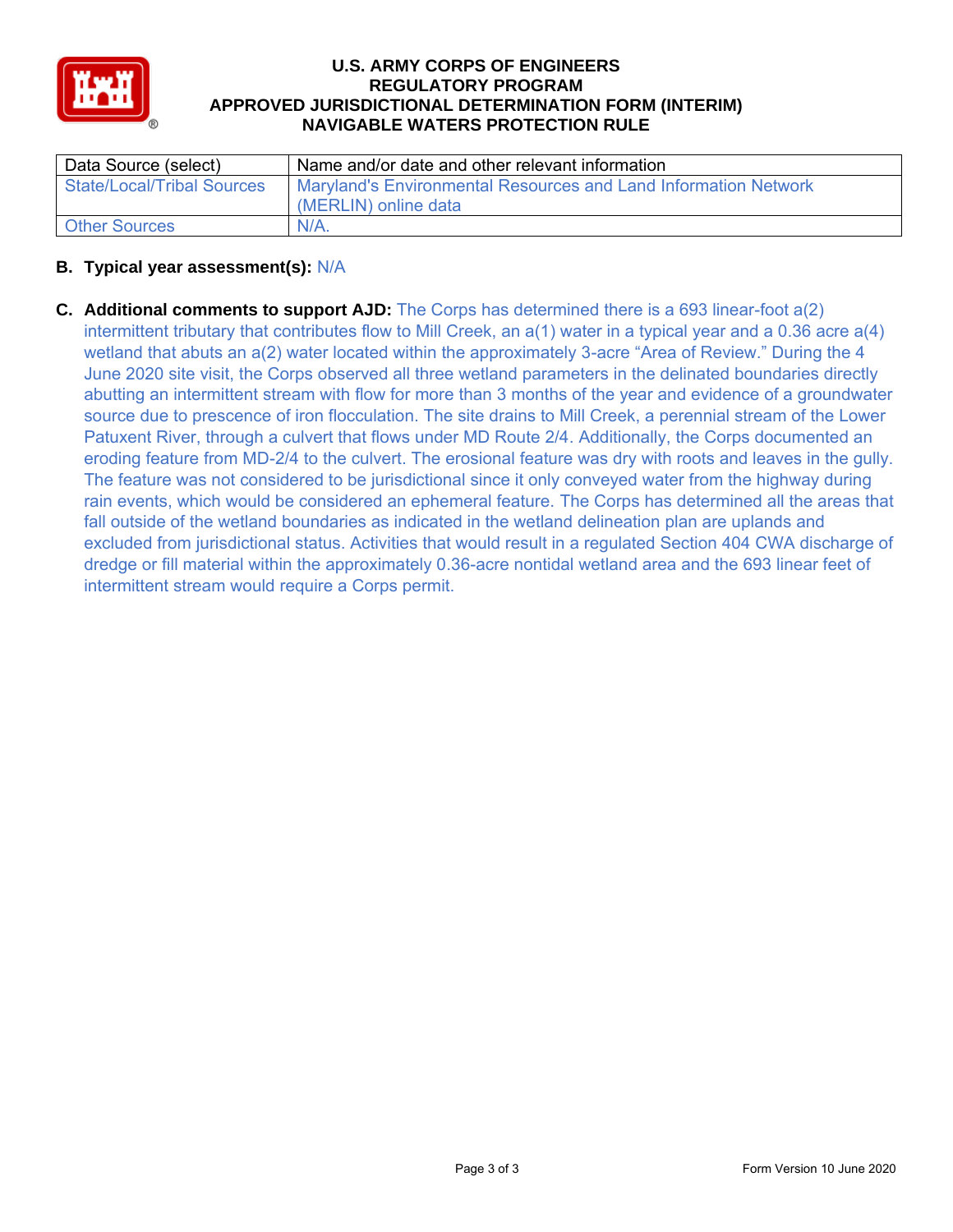# **NOTIFICATION OF ADMINISTRATIVE APPEAL OPTIONS AND PROCESS AND REQUEST FOR APPEAL**

| Applicant: Calvert County Board of County Commissioners                                                                                                                                                                                                                                                                                                                                                                                                                                                                                                                                                                                                                                                                                                                                                                                                                                                                              | File Number: NAB-2020-00229                                                                                                                                                                                                                                                                                                                                                                                                                                                                                                   | Date: 11/10/2020<br>See Section below |  |  |  |  |
|--------------------------------------------------------------------------------------------------------------------------------------------------------------------------------------------------------------------------------------------------------------------------------------------------------------------------------------------------------------------------------------------------------------------------------------------------------------------------------------------------------------------------------------------------------------------------------------------------------------------------------------------------------------------------------------------------------------------------------------------------------------------------------------------------------------------------------------------------------------------------------------------------------------------------------------|-------------------------------------------------------------------------------------------------------------------------------------------------------------------------------------------------------------------------------------------------------------------------------------------------------------------------------------------------------------------------------------------------------------------------------------------------------------------------------------------------------------------------------|---------------------------------------|--|--|--|--|
| Attached is:                                                                                                                                                                                                                                                                                                                                                                                                                                                                                                                                                                                                                                                                                                                                                                                                                                                                                                                         |                                                                                                                                                                                                                                                                                                                                                                                                                                                                                                                               |                                       |  |  |  |  |
|                                                                                                                                                                                                                                                                                                                                                                                                                                                                                                                                                                                                                                                                                                                                                                                                                                                                                                                                      | INITIAL PROFFERED PERMIT (Standard Permit or Letter of permission)                                                                                                                                                                                                                                                                                                                                                                                                                                                            |                                       |  |  |  |  |
| PROFFERED PERMIT (Standard Permit or Letter of permission)                                                                                                                                                                                                                                                                                                                                                                                                                                                                                                                                                                                                                                                                                                                                                                                                                                                                           |                                                                                                                                                                                                                                                                                                                                                                                                                                                                                                                               | $\mathbf B$                           |  |  |  |  |
| PERMIT DENIAL                                                                                                                                                                                                                                                                                                                                                                                                                                                                                                                                                                                                                                                                                                                                                                                                                                                                                                                        |                                                                                                                                                                                                                                                                                                                                                                                                                                                                                                                               | $\mathcal{C}$                         |  |  |  |  |
| APPROVED JURISDICTIONAL DETERMINATION<br>X                                                                                                                                                                                                                                                                                                                                                                                                                                                                                                                                                                                                                                                                                                                                                                                                                                                                                           |                                                                                                                                                                                                                                                                                                                                                                                                                                                                                                                               | D                                     |  |  |  |  |
| PRELIMINARY JURISDICTIONAL DETERMINATION                                                                                                                                                                                                                                                                                                                                                                                                                                                                                                                                                                                                                                                                                                                                                                                                                                                                                             |                                                                                                                                                                                                                                                                                                                                                                                                                                                                                                                               | E                                     |  |  |  |  |
| SECTION I - The following identifies your rights and options regarding an administrative appeal of the above<br>decision. Additional information may be found at<br>http://www.usace.army.mil/Missions/CivilWorks/RegulatoryProgramandPermits/appeals.aspx or Corps<br>regulations at 33 CFR Part 331.                                                                                                                                                                                                                                                                                                                                                                                                                                                                                                                                                                                                                               |                                                                                                                                                                                                                                                                                                                                                                                                                                                                                                                               |                                       |  |  |  |  |
| A: INITIAL PROFFERED PERMIT: You may accept or object to the permit.                                                                                                                                                                                                                                                                                                                                                                                                                                                                                                                                                                                                                                                                                                                                                                                                                                                                 |                                                                                                                                                                                                                                                                                                                                                                                                                                                                                                                               |                                       |  |  |  |  |
| ACCEPT: If you received a Standard Permit, you may sign the permit document and return it to the district engineer for final<br>$\bullet$<br>authorization. If you received a Letter of Permission (LOP), you may accept the LOP and your work is authorized. Your<br>signature on the Standard Permit or acceptance of the LOP means that you accept the permit in its entirety, and waive all rights<br>to appeal the permit, including its terms and conditions, and approved jurisdictional determinations associated with the permit.                                                                                                                                                                                                                                                                                                                                                                                           |                                                                                                                                                                                                                                                                                                                                                                                                                                                                                                                               |                                       |  |  |  |  |
| OBJECT: If you object to the permit (Standard or LOP) because of certain terms and conditions therein, you may request that<br>$\bullet$<br>the permit be modified accordingly. You must complete Section II of this form and return the form to the district engineer.<br>Your objections must be received by the district engineer within 60 days of the date of this notice, or you will forfeit your right<br>to appeal the permit in the future. Upon receipt of your letter, the district engineer will evaluate your objections and may: (a)<br>modify the permit to address all of your concerns, (b) modify the permit to address some of your objections, or (c) not modify<br>the permit having determined that the permit should be issued as previously written. After evaluating your objections, the<br>district engineer will send you a proffered permit for your reconsideration, as indicated in Section B below. |                                                                                                                                                                                                                                                                                                                                                                                                                                                                                                                               |                                       |  |  |  |  |
| B: PROFFERED PERMIT: You may accept or appeal the permit                                                                                                                                                                                                                                                                                                                                                                                                                                                                                                                                                                                                                                                                                                                                                                                                                                                                             |                                                                                                                                                                                                                                                                                                                                                                                                                                                                                                                               |                                       |  |  |  |  |
| $\bullet$                                                                                                                                                                                                                                                                                                                                                                                                                                                                                                                                                                                                                                                                                                                                                                                                                                                                                                                            | ACCEPT: If you received a Standard Permit, you may sign the permit document and return it to the district engineer for final<br>authorization. If you received a Letter of Permission (LOP), you may accept the LOP and your work is authorized. Your<br>signature on the Standard Permit or acceptance of the LOP means that you accept the permit in its entirety, and waive all rights<br>to appeal the permit, including its terms and conditions, and approved jurisdictional determinations associated with the permit. |                                       |  |  |  |  |
| APPEAL: If you choose to decline the proffered permit (Standard or LOP) because of certain terms and conditions therein, you<br>$\bullet$<br>may appeal the declined permit under the Corps of Engineers Administrative Appeal Process by completing Section II of this<br>form and sending the form to the division engineer. This form must be received by the division engineer within 60 days of the<br>date of this notice.                                                                                                                                                                                                                                                                                                                                                                                                                                                                                                     |                                                                                                                                                                                                                                                                                                                                                                                                                                                                                                                               |                                       |  |  |  |  |
| C: PERMIT DENIAL: You may appeal the denial of a permit under the Corps of Engineers Administrative Appeal Process<br>by completing Section II of this form and sending the form to the division engineer. This form must be received by the division<br>engineer within 60 days of the date of this notice.                                                                                                                                                                                                                                                                                                                                                                                                                                                                                                                                                                                                                         |                                                                                                                                                                                                                                                                                                                                                                                                                                                                                                                               |                                       |  |  |  |  |
| D: APPROVED JURISDICTIONAL DETERMINATION: You may accept or appeal the approved JD or                                                                                                                                                                                                                                                                                                                                                                                                                                                                                                                                                                                                                                                                                                                                                                                                                                                |                                                                                                                                                                                                                                                                                                                                                                                                                                                                                                                               |                                       |  |  |  |  |
| provide new information.                                                                                                                                                                                                                                                                                                                                                                                                                                                                                                                                                                                                                                                                                                                                                                                                                                                                                                             |                                                                                                                                                                                                                                                                                                                                                                                                                                                                                                                               |                                       |  |  |  |  |
| ACCEPT: You do not need to notify the Corps to accept an approved JD. Failure to notify the Corps within 60 days of the date<br>of this notice, means that you accept the approved JD in its entirety, and waive all rights to appeal the approved JD.                                                                                                                                                                                                                                                                                                                                                                                                                                                                                                                                                                                                                                                                               |                                                                                                                                                                                                                                                                                                                                                                                                                                                                                                                               |                                       |  |  |  |  |
| APPEAL: If you disagree with the approved JD, you may appeal the approved JD under the Corps of Engineers Administrative<br>$\bullet$<br>Appeal Process by completing Section II of this form and sending the form to the division engineer. This form must be received<br>by the division engineer within 60 days of the date of this notice.                                                                                                                                                                                                                                                                                                                                                                                                                                                                                                                                                                                       |                                                                                                                                                                                                                                                                                                                                                                                                                                                                                                                               |                                       |  |  |  |  |
| E: PRELIMINARY JURISDICTIONAL DETERMINATION: You do not need to respond to the Corps                                                                                                                                                                                                                                                                                                                                                                                                                                                                                                                                                                                                                                                                                                                                                                                                                                                 |                                                                                                                                                                                                                                                                                                                                                                                                                                                                                                                               |                                       |  |  |  |  |
| the nuclingnam ID. The Ducliningny ID is not enugately If you wish                                                                                                                                                                                                                                                                                                                                                                                                                                                                                                                                                                                                                                                                                                                                                                                                                                                                   |                                                                                                                                                                                                                                                                                                                                                                                                                                                                                                                               |                                       |  |  |  |  |

regarding the preliminary JD. The Preliminary JD is not appealable. If you wish, you may request an approved JD (which may be appealed), by contacting the Corps district for further instruction. Also you may provide new information for further consideration by the Corps to reevaluate the JD.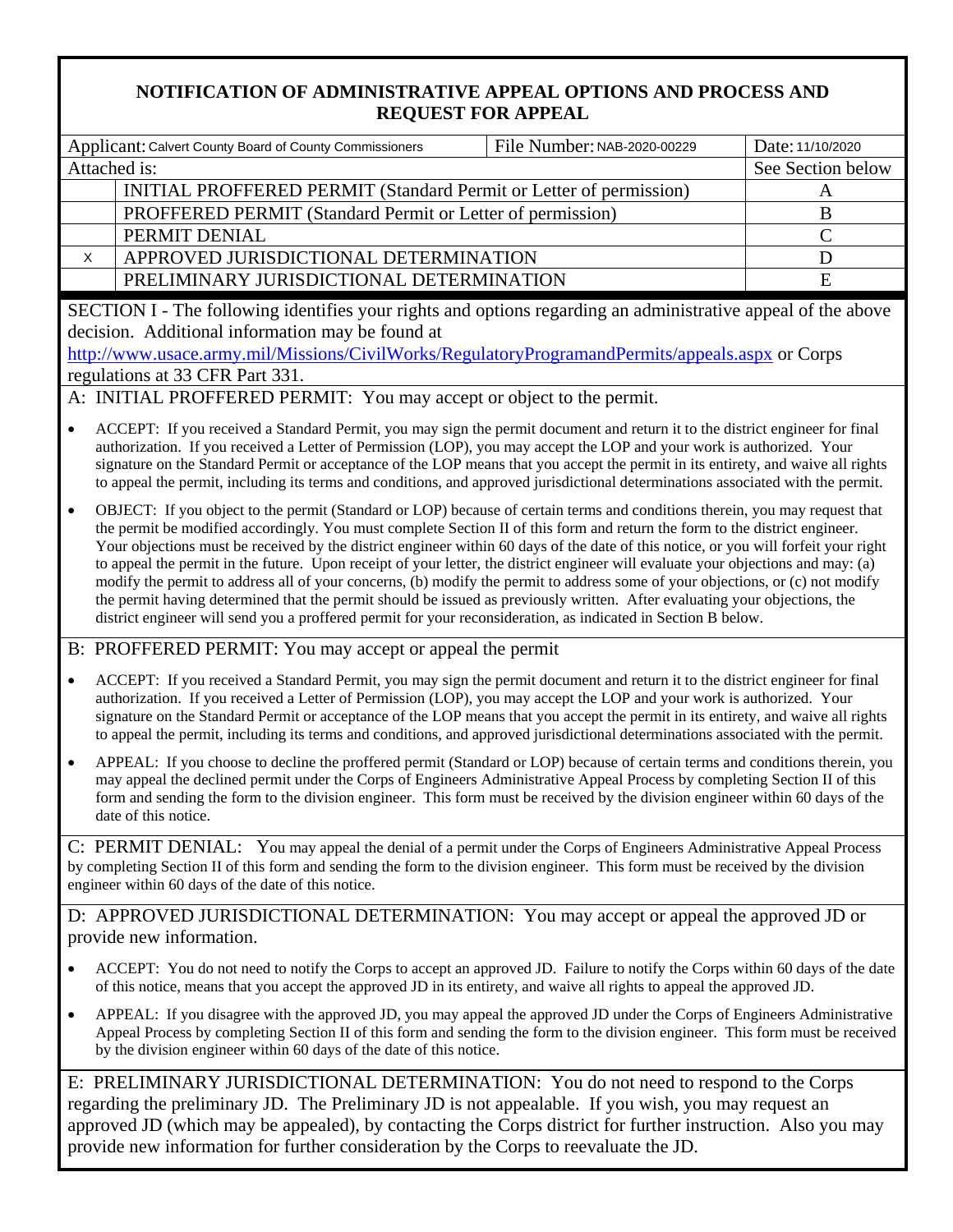|  | SECTION II - REQUEST FOR APPEAL or OBJECTIONS TO AN INITIAL PROFFERED PERMIT |  |  |
|--|------------------------------------------------------------------------------|--|--|
|  |                                                                              |  |  |

REASONS FOR APPEAL OR OBJECTIONS: (Describe your reasons for appealing the decision or your objections to an initial proffered permit in clear concise statements. You may attach additional information to this form to clarify where your reasons or objections are addressed in the administrative record.)

| ADDITIONAL INFORMATION: The appeal is limited to a review of the administrative record, the Corps memorandum for the<br>record of the appeal conference or meeting, and any supplemental information that the review officer has determined is needed to<br>clarify the administrative record. Neither the appellant nor the Corps may add new information or analyses to the record. However,<br>you may provide additional information to clarify the location of information that is already in the administrative record.<br>POINT OF CONTACT FOR QUESTIONS OR INFORMATION:<br>If you have questions regarding this decision and/or the appeal<br>If you only have questions regarding the appeal process you may<br>also contact:<br>process you may contact:<br>Mr. Frank Plewa, Appeals Coordinator<br>Regulatory Program Manager (CENAD-PD-OR)<br>Telephone: (717) 249-2522<br>U.S. Army Corps of Engineers<br>U.S. Army Corps of Engineers<br>Fort Hamilton Military Community<br>301 General Lee Avenue<br>Regulatory Branch, Baltimore District<br>Brooklyn, New York 11252-6700<br>2 Hopkins Plaza<br>Baltimore, Maryland 21201<br>General Number: 347-370-4550<br>General Number: 410-962-3670<br>Email: nab-regulatory@usace.army.mil<br>RIGHT OF ENTRY: Your signature below grants the right of entry to Corps of Engineers personnel, and any government<br>consultants, to conduct investigations of the project site during the course of the appeal process. You will be provided a 15 day<br>notice of any site investigation, and will have the opportunity to participate in all site investigations.<br>Date:<br>Telephone number:<br>Signature of appellant or agent. |  |  |
|------------------------------------------------------------------------------------------------------------------------------------------------------------------------------------------------------------------------------------------------------------------------------------------------------------------------------------------------------------------------------------------------------------------------------------------------------------------------------------------------------------------------------------------------------------------------------------------------------------------------------------------------------------------------------------------------------------------------------------------------------------------------------------------------------------------------------------------------------------------------------------------------------------------------------------------------------------------------------------------------------------------------------------------------------------------------------------------------------------------------------------------------------------------------------------------------------------------------------------------------------------------------------------------------------------------------------------------------------------------------------------------------------------------------------------------------------------------------------------------------------------------------------------------------------------------------------------------------------------------------------------------------------------------------------------------------|--|--|
|                                                                                                                                                                                                                                                                                                                                                                                                                                                                                                                                                                                                                                                                                                                                                                                                                                                                                                                                                                                                                                                                                                                                                                                                                                                                                                                                                                                                                                                                                                                                                                                                                                                                                                |  |  |
|                                                                                                                                                                                                                                                                                                                                                                                                                                                                                                                                                                                                                                                                                                                                                                                                                                                                                                                                                                                                                                                                                                                                                                                                                                                                                                                                                                                                                                                                                                                                                                                                                                                                                                |  |  |
|                                                                                                                                                                                                                                                                                                                                                                                                                                                                                                                                                                                                                                                                                                                                                                                                                                                                                                                                                                                                                                                                                                                                                                                                                                                                                                                                                                                                                                                                                                                                                                                                                                                                                                |  |  |
|                                                                                                                                                                                                                                                                                                                                                                                                                                                                                                                                                                                                                                                                                                                                                                                                                                                                                                                                                                                                                                                                                                                                                                                                                                                                                                                                                                                                                                                                                                                                                                                                                                                                                                |  |  |
|                                                                                                                                                                                                                                                                                                                                                                                                                                                                                                                                                                                                                                                                                                                                                                                                                                                                                                                                                                                                                                                                                                                                                                                                                                                                                                                                                                                                                                                                                                                                                                                                                                                                                                |  |  |
|                                                                                                                                                                                                                                                                                                                                                                                                                                                                                                                                                                                                                                                                                                                                                                                                                                                                                                                                                                                                                                                                                                                                                                                                                                                                                                                                                                                                                                                                                                                                                                                                                                                                                                |  |  |
|                                                                                                                                                                                                                                                                                                                                                                                                                                                                                                                                                                                                                                                                                                                                                                                                                                                                                                                                                                                                                                                                                                                                                                                                                                                                                                                                                                                                                                                                                                                                                                                                                                                                                                |  |  |
|                                                                                                                                                                                                                                                                                                                                                                                                                                                                                                                                                                                                                                                                                                                                                                                                                                                                                                                                                                                                                                                                                                                                                                                                                                                                                                                                                                                                                                                                                                                                                                                                                                                                                                |  |  |
|                                                                                                                                                                                                                                                                                                                                                                                                                                                                                                                                                                                                                                                                                                                                                                                                                                                                                                                                                                                                                                                                                                                                                                                                                                                                                                                                                                                                                                                                                                                                                                                                                                                                                                |  |  |
|                                                                                                                                                                                                                                                                                                                                                                                                                                                                                                                                                                                                                                                                                                                                                                                                                                                                                                                                                                                                                                                                                                                                                                                                                                                                                                                                                                                                                                                                                                                                                                                                                                                                                                |  |  |
|                                                                                                                                                                                                                                                                                                                                                                                                                                                                                                                                                                                                                                                                                                                                                                                                                                                                                                                                                                                                                                                                                                                                                                                                                                                                                                                                                                                                                                                                                                                                                                                                                                                                                                |  |  |
|                                                                                                                                                                                                                                                                                                                                                                                                                                                                                                                                                                                                                                                                                                                                                                                                                                                                                                                                                                                                                                                                                                                                                                                                                                                                                                                                                                                                                                                                                                                                                                                                                                                                                                |  |  |
|                                                                                                                                                                                                                                                                                                                                                                                                                                                                                                                                                                                                                                                                                                                                                                                                                                                                                                                                                                                                                                                                                                                                                                                                                                                                                                                                                                                                                                                                                                                                                                                                                                                                                                |  |  |
|                                                                                                                                                                                                                                                                                                                                                                                                                                                                                                                                                                                                                                                                                                                                                                                                                                                                                                                                                                                                                                                                                                                                                                                                                                                                                                                                                                                                                                                                                                                                                                                                                                                                                                |  |  |
|                                                                                                                                                                                                                                                                                                                                                                                                                                                                                                                                                                                                                                                                                                                                                                                                                                                                                                                                                                                                                                                                                                                                                                                                                                                                                                                                                                                                                                                                                                                                                                                                                                                                                                |  |  |
|                                                                                                                                                                                                                                                                                                                                                                                                                                                                                                                                                                                                                                                                                                                                                                                                                                                                                                                                                                                                                                                                                                                                                                                                                                                                                                                                                                                                                                                                                                                                                                                                                                                                                                |  |  |
|                                                                                                                                                                                                                                                                                                                                                                                                                                                                                                                                                                                                                                                                                                                                                                                                                                                                                                                                                                                                                                                                                                                                                                                                                                                                                                                                                                                                                                                                                                                                                                                                                                                                                                |  |  |
|                                                                                                                                                                                                                                                                                                                                                                                                                                                                                                                                                                                                                                                                                                                                                                                                                                                                                                                                                                                                                                                                                                                                                                                                                                                                                                                                                                                                                                                                                                                                                                                                                                                                                                |  |  |
|                                                                                                                                                                                                                                                                                                                                                                                                                                                                                                                                                                                                                                                                                                                                                                                                                                                                                                                                                                                                                                                                                                                                                                                                                                                                                                                                                                                                                                                                                                                                                                                                                                                                                                |  |  |
|                                                                                                                                                                                                                                                                                                                                                                                                                                                                                                                                                                                                                                                                                                                                                                                                                                                                                                                                                                                                                                                                                                                                                                                                                                                                                                                                                                                                                                                                                                                                                                                                                                                                                                |  |  |
|                                                                                                                                                                                                                                                                                                                                                                                                                                                                                                                                                                                                                                                                                                                                                                                                                                                                                                                                                                                                                                                                                                                                                                                                                                                                                                                                                                                                                                                                                                                                                                                                                                                                                                |  |  |
|                                                                                                                                                                                                                                                                                                                                                                                                                                                                                                                                                                                                                                                                                                                                                                                                                                                                                                                                                                                                                                                                                                                                                                                                                                                                                                                                                                                                                                                                                                                                                                                                                                                                                                |  |  |
|                                                                                                                                                                                                                                                                                                                                                                                                                                                                                                                                                                                                                                                                                                                                                                                                                                                                                                                                                                                                                                                                                                                                                                                                                                                                                                                                                                                                                                                                                                                                                                                                                                                                                                |  |  |
|                                                                                                                                                                                                                                                                                                                                                                                                                                                                                                                                                                                                                                                                                                                                                                                                                                                                                                                                                                                                                                                                                                                                                                                                                                                                                                                                                                                                                                                                                                                                                                                                                                                                                                |  |  |
|                                                                                                                                                                                                                                                                                                                                                                                                                                                                                                                                                                                                                                                                                                                                                                                                                                                                                                                                                                                                                                                                                                                                                                                                                                                                                                                                                                                                                                                                                                                                                                                                                                                                                                |  |  |
|                                                                                                                                                                                                                                                                                                                                                                                                                                                                                                                                                                                                                                                                                                                                                                                                                                                                                                                                                                                                                                                                                                                                                                                                                                                                                                                                                                                                                                                                                                                                                                                                                                                                                                |  |  |
|                                                                                                                                                                                                                                                                                                                                                                                                                                                                                                                                                                                                                                                                                                                                                                                                                                                                                                                                                                                                                                                                                                                                                                                                                                                                                                                                                                                                                                                                                                                                                                                                                                                                                                |  |  |
|                                                                                                                                                                                                                                                                                                                                                                                                                                                                                                                                                                                                                                                                                                                                                                                                                                                                                                                                                                                                                                                                                                                                                                                                                                                                                                                                                                                                                                                                                                                                                                                                                                                                                                |  |  |
|                                                                                                                                                                                                                                                                                                                                                                                                                                                                                                                                                                                                                                                                                                                                                                                                                                                                                                                                                                                                                                                                                                                                                                                                                                                                                                                                                                                                                                                                                                                                                                                                                                                                                                |  |  |
|                                                                                                                                                                                                                                                                                                                                                                                                                                                                                                                                                                                                                                                                                                                                                                                                                                                                                                                                                                                                                                                                                                                                                                                                                                                                                                                                                                                                                                                                                                                                                                                                                                                                                                |  |  |
|                                                                                                                                                                                                                                                                                                                                                                                                                                                                                                                                                                                                                                                                                                                                                                                                                                                                                                                                                                                                                                                                                                                                                                                                                                                                                                                                                                                                                                                                                                                                                                                                                                                                                                |  |  |
|                                                                                                                                                                                                                                                                                                                                                                                                                                                                                                                                                                                                                                                                                                                                                                                                                                                                                                                                                                                                                                                                                                                                                                                                                                                                                                                                                                                                                                                                                                                                                                                                                                                                                                |  |  |
|                                                                                                                                                                                                                                                                                                                                                                                                                                                                                                                                                                                                                                                                                                                                                                                                                                                                                                                                                                                                                                                                                                                                                                                                                                                                                                                                                                                                                                                                                                                                                                                                                                                                                                |  |  |
|                                                                                                                                                                                                                                                                                                                                                                                                                                                                                                                                                                                                                                                                                                                                                                                                                                                                                                                                                                                                                                                                                                                                                                                                                                                                                                                                                                                                                                                                                                                                                                                                                                                                                                |  |  |
|                                                                                                                                                                                                                                                                                                                                                                                                                                                                                                                                                                                                                                                                                                                                                                                                                                                                                                                                                                                                                                                                                                                                                                                                                                                                                                                                                                                                                                                                                                                                                                                                                                                                                                |  |  |